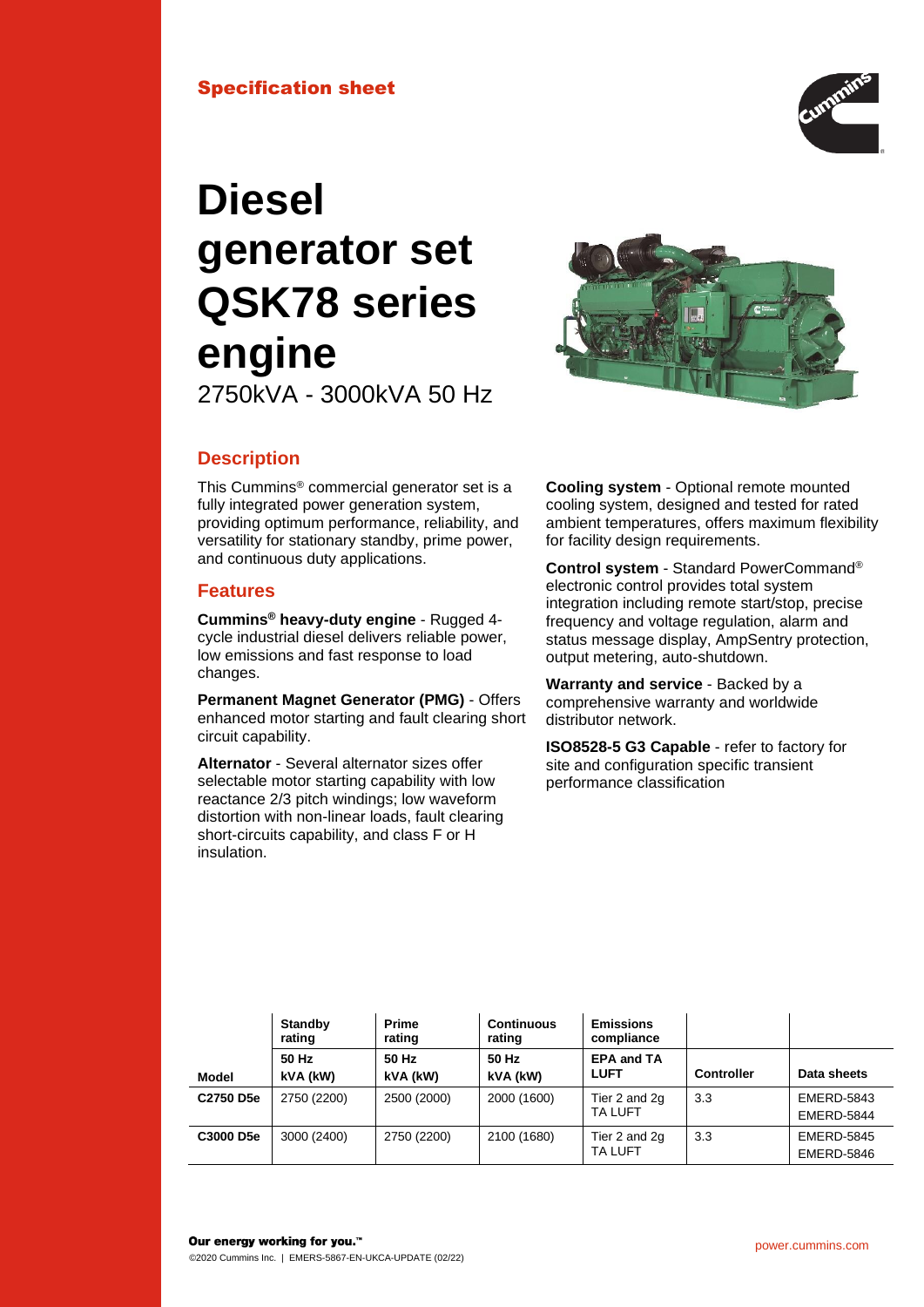# **Generator set specifications**

| Governor regulation                                   | ISO 8528-5 part 1                     |
|-------------------------------------------------------|---------------------------------------|
| Steady state voltage regulation, no load to full load | $\pm 0.25\%$                          |
| Steady state frequency variation                      | ± 0.25%                               |
| Frequency regulation                                  | Isochronous                           |
| <b>EMC</b> compatibility                              | Radiated emissions to BS EN 61000-6.3 |
|                                                       | Conducted immunity to BS EN 61000-6.2 |

# **Engine specifications**

| Design                      | 4 cycle, V, turbo charged and low temperature after-cooled                                     |  |  |
|-----------------------------|------------------------------------------------------------------------------------------------|--|--|
| <b>Bore</b>                 | 170                                                                                            |  |  |
| Stroke                      | 190                                                                                            |  |  |
| Displacement                | 77.6 L (4735 in <sup>3</sup> )                                                                 |  |  |
| Cylinder block              | Cast iron, 18 cylinder                                                                         |  |  |
| Battery capacity            | 2200 amps minimum at ambient temperature of -18°C to 0°C<br>$(0^{\circ}$ F to 32 $^{\circ}$ F) |  |  |
| Battery charging alternator | 55 amps                                                                                        |  |  |
| Starting voltage            | 24-volt, negative ground                                                                       |  |  |
| Fuel system                 | Direct injection: number 2 diesel fuel, fuel filter, automatic electric fuel<br>shutoff        |  |  |
| <b>Fuel filter</b>          | Triple element, 10 micron filtration, spin on fuel filter with water<br>separator              |  |  |
| Air cleaner type            | Dry replaceable element                                                                        |  |  |
| Lube oil filter type(s)     | Four spin-on, combination full flow and bypass filters                                         |  |  |
| Cooling system              | 104 $\textdegree$ F (40 $\textdegree$ C) ambient                                               |  |  |

# **Alternator specifications**

| Design                                | Brushless, 4 pole, drip proof, revolving field             |  |
|---------------------------------------|------------------------------------------------------------|--|
| Stator                                | 2/3 pitch                                                  |  |
| Rotor                                 | 2 bearing, flexible coupling                               |  |
| Insulation system                     | Class H on low and medium voltage, Class F on high voltage |  |
| Standard temperature rise             | 150 °C standby                                             |  |
| Exciter type                          | PMG (Permanent magnet generator)                           |  |
| Phase rotation                        | A(U), B(V), C(W)                                           |  |
| Alternator cooling                    | Direct drive centrifugal blower fan                        |  |
| AC waveform total harmonic distortion | No load < 1.5%. Non distorting balanced linear load < 3%   |  |
| Telephone influence factor (TIF)      | < 50 per NEMA MG1-22.43                                    |  |
| Telephone harmonic factor (THF)       | $< 2\%$                                                    |  |

# **Available voltages**

# **50 Hz line-neutral/line-line**

| $\cdot$ 220/380 | $\cdot$ 1905/3300 |
|-----------------|-------------------|
| $\cdot$ 230/400 | $\cdot$ 3810/6600 |

• 240/415 • 6350/11000

• 254/440

Note: Consult factory for other voltages.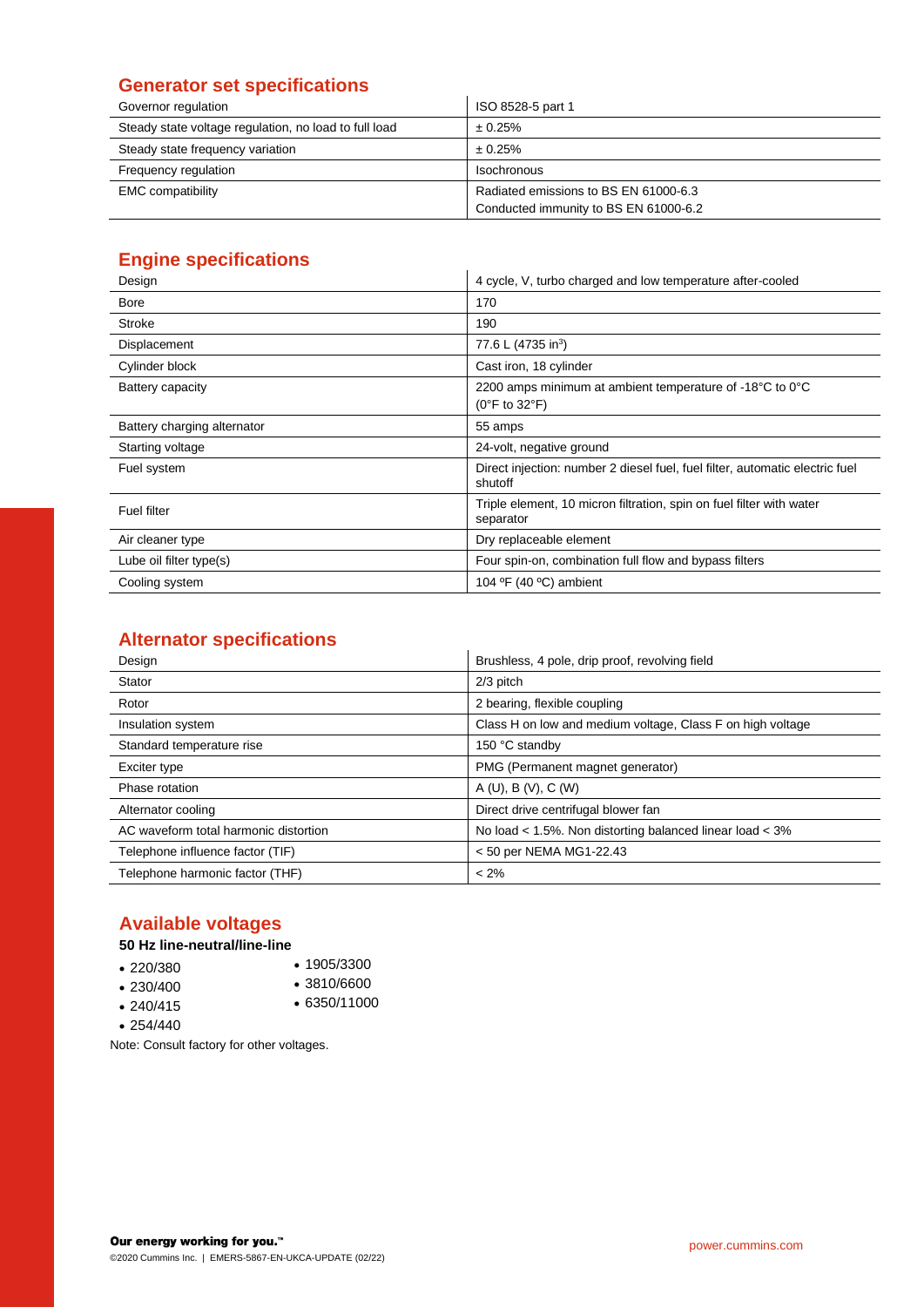# **Generator set options**

- 
- 
- 
- Pre-lube system
- Engine starter 24VDC motor redundant

- 
- 
- Exciter voltage regulator (PMG) Multiple language support Remote radiator
- 
- Temperature sensor alternator bearing RTD **Exhaust system**
- Differential current transformers Industrial silencer
- Exciter voltage regulator (PMG) Residential silencer
- 80 °C 150 °C temperature rise In-line or side entry options

### **Engine Generator set Warranty**

- 
- 
- 

- 
- 
- 
- Temperature sensor RTDs 240 V control anti-condensation Slip fit connection

- 
- 
- 
- Accessories

- Water jacket heater 220/240 V Vibration isolators 10 years for major components
- Centiinel **Batteries** Batteries 5 years for standby application
- Eliminator **Eliminator Battery charger** 2 years for prime application

### **Alternator Control panel Cooling system**

- Alternator heater PowerCommand 3.3 PowerCommand 3.3 Cooling System Environmental Finish (Matrix Core)
- High humidity isolation Paralleling Foreign 50 °C (122 °F) radiator
	-
	-
	- Flanged (ASA) connection

Note: Some options may not be available on all models - consult factory for availability.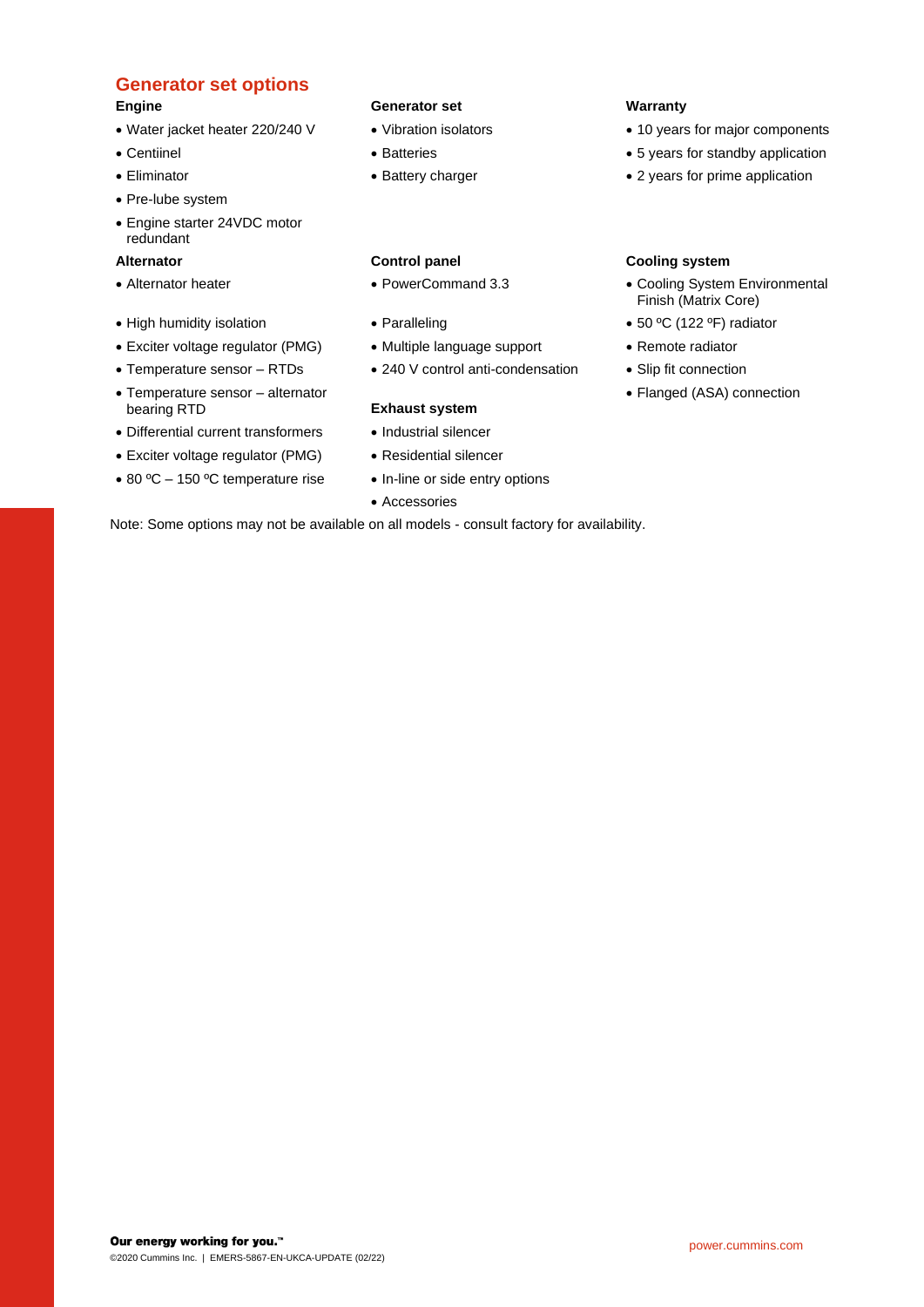# **PowerCommand 3.3® – control system**



#### **Control system**

The PowerCommand® control system is an integrated microprocessor based generator set control system providing voltage regulation, engine protection, alternator protection, operator interface and isochronous governing.

**AmpSentry** – Includes integral AmpSentry protection, which provides a full range of alternator protection functions that are matched to the alternator provided.

**Power management** – Control function provides battery monitoring and testing features and smart starting control system.

**Advanced control methodology** – Three phase sensing, full wave rectified voltage regulation, with a PWM output for stable operation with all load types.

**Communications interface** – Control comes standard with PCCNet and Modbus interface.

**Regulation compliant** – Prototype tested: UL, CSA, UKCA and CE compliant.

**Service** - InPower™ PC-based service tool available for detailed diagnostics, setup, data logging and fault simulation.

**Reliable design** – The control system is designed for reliable operation in harsh environment.

#### **Multi-language support**

#### **Operator panel features**

**Operator panel features** – The operator panel, in addition to the alternator, displays the Utility/AC Bus data.

### **Operator/display functions**

- 320 x 240 pixels graphic LED backlight LCD
- Auto, manual, start, stop, fault reset and lamp test/panel lamp switches
- Alpha-numeric display with pushbuttons
- LED lamps indicating genset running, remote start, not in auto, common shutdown, common warning, manual run mode, auto mode and stop

#### **Paralleling control functions**

- Digital frequency synchronization and voltage matching
- Isochronous kW and kVar load sharing controls
- Droop kW and kVar control
- Sync check
- Extended paralleling (Peak Shave/Base Load)
- Digital power transfer control (AMF) provides load transfer operation in open or closed transition or soft (ramping) transfer mode

### **Alternator data**

- Line-to-neutral and line-to-line AC volts
- 3-phase AC current
- Frequency
- kW, kVar, power factor kVA (three phase and total)
- **Engine data**
- DC voltage
- Engine speed
- Lube oil pressure and temperature
- Coolant temperature
- Comprehensive FAE data (where applicable)

#### **Other data**

- Genset model data
- Start attempts, starts, running hours, kW hours
- Load profile (operating hours at % load in 5% increments)
- Fault history
- Data logging and fault simulation (requires InPower)

#### **Standard control functions Digital governing**

- Integrated digital electronic isochronous governor
- Temperature dynamic governing

#### **Digital voltage regulation**

- Integrated digital electronic voltage regulator
- 3-phase, 4-wire Line-to-Line sensing

#### • Configurable torque matching

#### **AmpSentry AC protection**

- AmpSentry protective relay
- Over current and short circuit shutdown
- Over current warning
- Single and three phase fault regulation
- Over and under voltage shutdown
- Over and under frequency shutdown
- Overload warning with alarm contact
- Reverse power and reverse Var shutdown
- Field overload

#### **Engine protection**

- Battery voltage monitoring, protection and testing
- Over speed shutdown
- Low oil pressure warning and shutdown
- High coolant temperature warning and shutdown
- Low coolant level warning or shutdown
- Low coolant temperature warning
- Fail to start (over crank) shutdown
- Fail to crank shutdown
- Cranking lockout
- Sensor failure indication
- Low fuel level warning or shutdown
- Fuel-in-rupture-basin warning or shutdown Full authority electronic engine protection